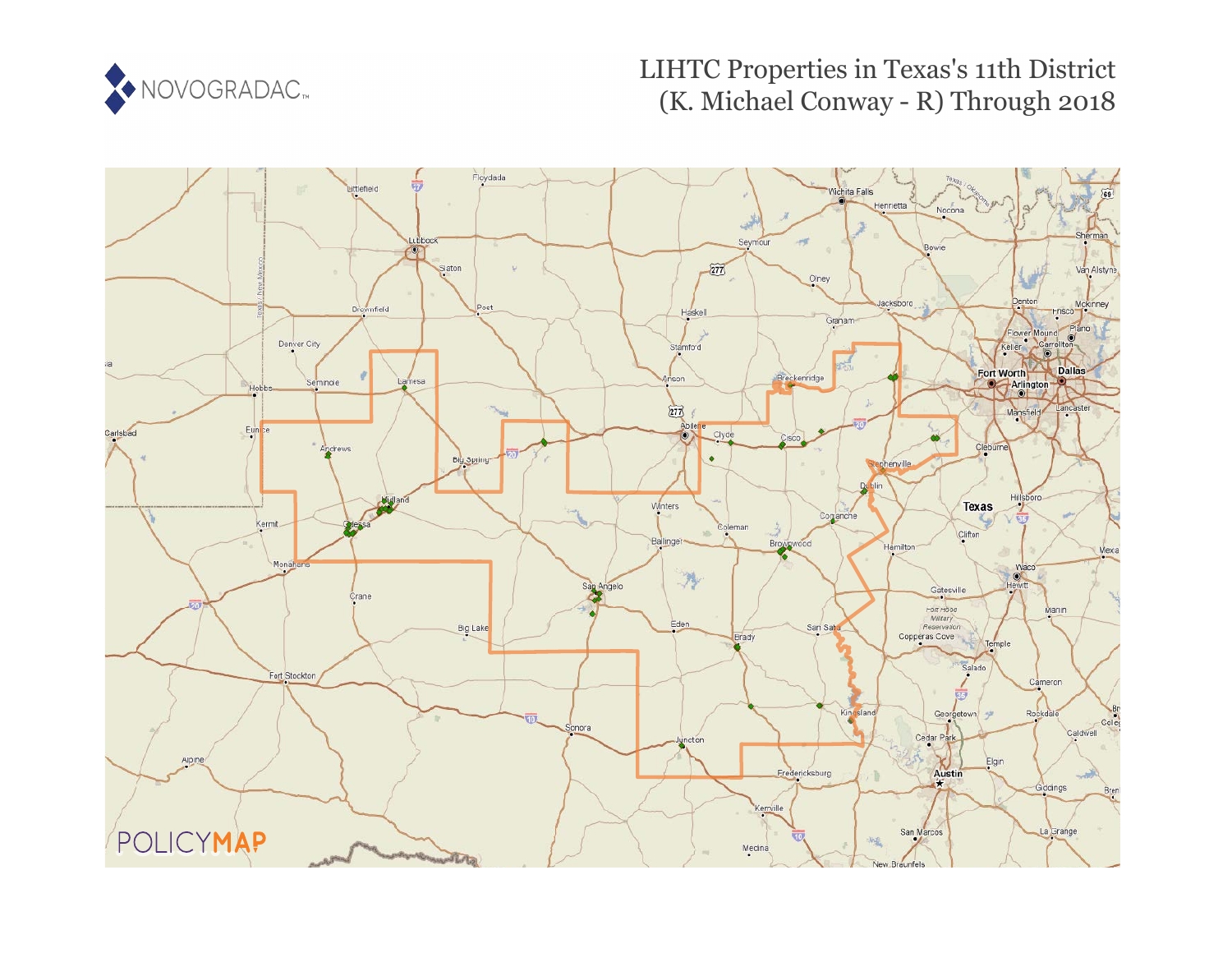| <b>Project Name</b>                                                | <b>Address</b>                        | City              | <b>State</b>            | <b>Zip Code</b> | Nonprofit<br><b>Sponsor</b> | <b>Allocation</b><br>Year | <b>Annual</b><br><b>Allocated</b><br><b>Amount</b> | <b>Year Placed</b><br>in Service | <b>Construction Type</b> | <b>Total</b><br><b>Units</b> | Low<br><b>Income</b><br><b>Units</b> | <b>Rent or</b><br>Income<br><b>Ceiling</b> | <b>Credit</b><br><b>Percentage</b> | Tax-<br><b>Exempt</b><br><b>Bond</b> | <b>HUD Multi-Family</b><br><b>Financing/Rental</b><br><b>Assistance</b> |
|--------------------------------------------------------------------|---------------------------------------|-------------------|-------------------------|-----------------|-----------------------------|---------------------------|----------------------------------------------------|----------------------------------|--------------------------|------------------------------|--------------------------------------|--------------------------------------------|------------------------------------|--------------------------------------|-------------------------------------------------------------------------|
| MINERAL WELLS PIONEER<br><b>CROSSING</b>                           | 2509 E HUBBARD ST                     | MINERAL WELLS TX  |                         | 76067           | $\mathbf{No}$               | 2010                      | \$0\$                                              | 2010                             | Not Indicated            | 80                           | 80                                   |                                            | 60% AMGI Not Indicated No          |                                      |                                                                         |
| <b>RIVER PLACE APTS</b>                                            | 501 S IRENE ST                        | <b>SAN ANGELO</b> | TX                      | 76903           | No                          | 2008                      | \$0                                                | 2010                             | New Construction         | 120                          | 120                                  | 60% AMGI                                   | 70 % present<br>value              | No                                   |                                                                         |
| <b>GHOLSON HOTEL</b>                                               | 215 W MAIN ST                         | RANGER            | $\mathbf{T} \mathbf{X}$ | 76470           | No                          | 2009                      | $\$0$                                              | 2010                             | Not Indicated            | 50                           | ${\bf 50}$                           |                                            | 60% AMGI Not Indicated No          |                                      |                                                                         |
| <b>SAGE BRUSH VILLAGE</b>                                          | 3250 W EIGHTH ST                      | <b>ODESSA</b>     | TX                      | 79763           | $\mathbf {No}$              | 2009                      | \$0                                                | 2011                             | Not Indicated            | 112                          | 112                                  |                                            | 60% AMGI Not Indicated No          |                                      |                                                                         |
| <b>GATEWAY PLAZA APTS</b>                                          | 1701 TRADEWINDS<br><b>BLVD</b>        | <b>MIDLAND</b>    | $\mathbf{T}\mathbf{X}$  | 79706           | $\rm No$                    | 2010                      | \$0                                                | 2012                             | Not Indicated            | 96                           | 96                                   |                                            | 60% AMGI Not Indicated No          |                                      |                                                                         |
| <b>LA PROMESA APTS</b>                                             | 4590 N TEXAS AVE                      | <b>ODESSA</b>     | TX                      | 79762           | No                          | 2011                      | S <sub>0</sub>                                     | 2012                             | Not Indicated            | 136                          | 136                                  |                                            | 60% AMGI Not Indicated             | N <sub>o</sub>                       |                                                                         |
| PLAYA DEL PUEBLO                                                   | <b>611 E INTERSTATE 20</b>            | <b>MIDLAND</b>    | TX                      | 79701           | $\mathbf{N}\mathbf{o}$      | 2011                      | \$0                                                | 2013                             | <b>Not Indicated</b>     | 96                           | 96                                   |                                            | 60% AMGI Not Indicated No          |                                      |                                                                         |
| <b>RIVERSIDE PARK</b>                                              | <b>130 SUDDERTH DR</b>                | <b>EARLY</b>      | TX                      | 76802           | No                          | 2014                      | \$0                                                | Insufficient<br>Data             | New Construction         | $\bf{0}$                     | $\bf{0}$                             |                                            | 60% AMGI Not Indicated No          |                                      |                                                                         |
| <b>BRECKENRIDGE APTS</b>                                           | 102 SHIRLEY CT                        | BRECKENRIDGE TX   |                         | 76424           |                             | Insufficient<br>Data      | \$0                                                | Insufficient<br>Data             | Not Indicated            | 32                           | $\bf{0}$                             |                                            | Not Indicated                      |                                      |                                                                         |
| CHAPARRAL VILLAGE APTS                                             | 1411 S GRANT AVE                      | <b>ODESSA</b>     | TX                      | 79761           |                             | Insufficient<br>Data      | $\boldsymbol{\mathsf{S}}\boldsymbol{\mathsf{O}}$   | Insufficient<br>Data             | Not Indicated            | 80                           | $\bf{0}$                             |                                            | Not Indicated                      |                                      |                                                                         |
| <b>COLONY PARK APTS</b>                                            | 500 W SADOSA ST                       | <b>EASTLAND</b>   | TX                      | 76448           |                             | Insufficient<br>Data      | $\$0$                                              | Insufficient<br>Data             | Not Indicated            | 67                           | $\bf{0}$                             |                                            | Not Indicated                      |                                      |                                                                         |
| KEY WEST VILLAGE PHASE II 1600 W CLEMENTS ST                       |                                       | <b>ODESSA</b>     | TX                      | 79763           |                             | Insufficient<br>Data      | $\$0$                                              | Insufficient<br>Data             | Not Indicated            | 36                           | $\bf{0}$                             |                                            | <b>Not Indicated</b>               |                                      |                                                                         |
| PARK GLEN APTS                                                     | 2300 CAMP DR                          | <b>MIDLAND</b>    | TX                      | 79701           | $\mathbf{N}\mathbf{o}$      | 1998                      | \$0                                                | 1999                             | New Construction         | 160                          | 160                                  |                                            | 70 % present<br>value              | $\rm\thinspace No$                   |                                                                         |
| <b>COLORADO CITY APTS II</b>                                       | 2330 N STATE HWY 208 COLORADO CITY TX |                   |                         | 79512           | No                          | 1999                      | S <sub>0</sub>                                     | 2000                             | Acquisition and Rehab 32 |                              | 32                                   |                                            | 30 % present<br>value              |                                      |                                                                         |
| <b>ARBOR TERRACE</b><br>TOWNHOMES (ANTIQUA<br><b>TERRACE APTS)</b> | 1101 FITCH AVE                        | <b>ODESSA</b>     | $\mathbf{T}\mathbf{X}$  | 79761           | $\mathbf{N}\mathbf{o}$      | 1999                      | \$0                                                | 2001                             | New Construction         | 128                          | 128                                  |                                            | 70 % present<br>value              | No                                   |                                                                         |
| <b>BROWNWOOD APTS II</b>                                           | 320 BLUFFVIEW DR                      | <b>BROWNWOOD</b>  | TX                      | 76801           | $\rm No$                    | 1999                      | S <sub>0</sub>                                     | 2001                             | New Construction         | 72                           | 72                                   |                                            | 70 % present<br>value              | No                                   |                                                                         |

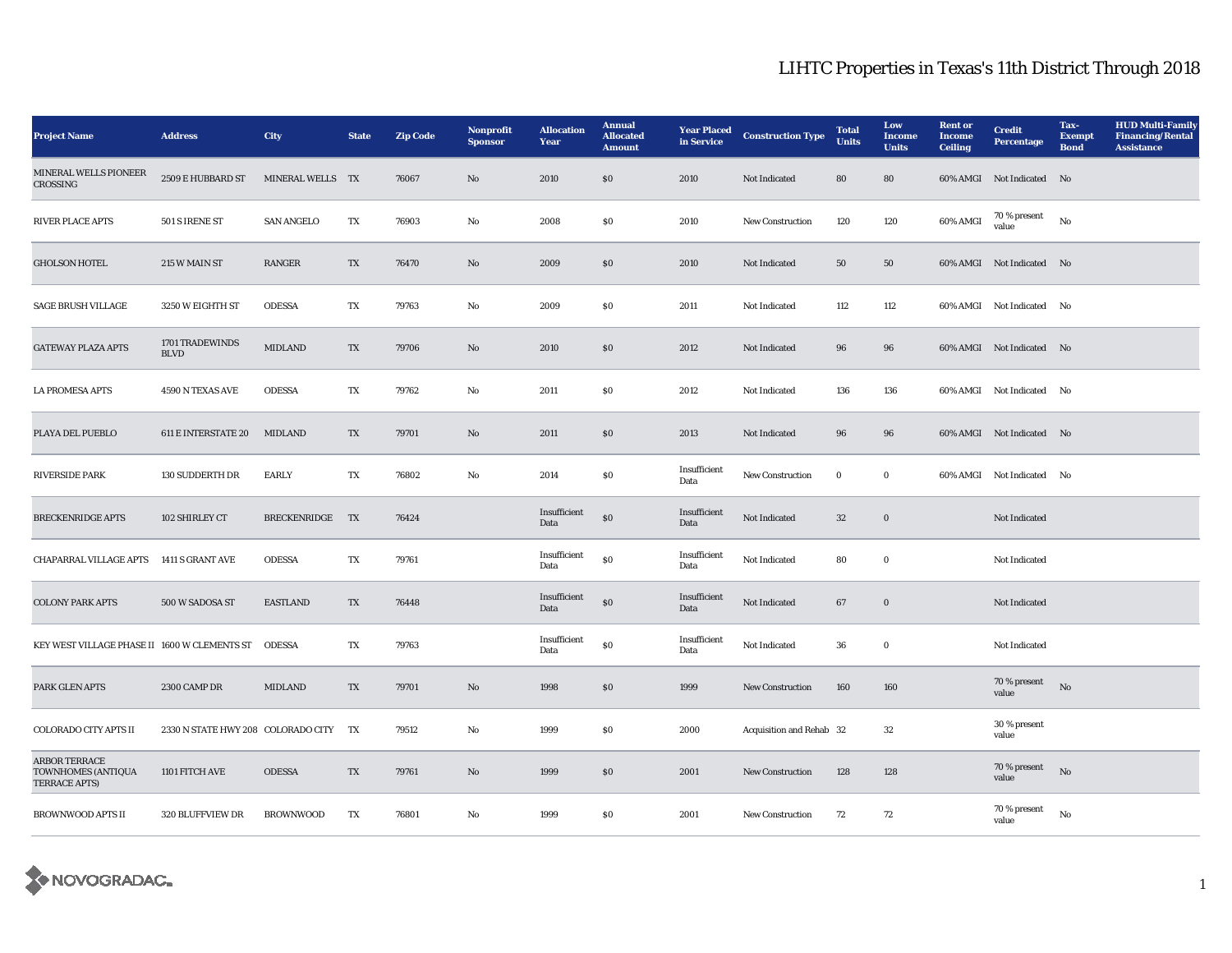| <b>Project Name</b>                                        | <b>Address</b>                               | City                | <b>State</b>           | <b>Zip Code</b> | Nonprofit<br><b>Sponsor</b> | <b>Allocation</b><br>Year | <b>Annual</b><br><b>Allocated</b><br><b>Amount</b> | <b>Year Placed</b><br>in Service | <b>Construction Type</b>  | <b>Total</b><br><b>Units</b> | Low<br><b>Income</b><br><b>Units</b> | <b>Rent</b> or<br><b>Income</b><br><b>Ceiling</b> | <b>Credit</b><br><b>Percentage</b> | Tax-<br><b>Exempt</b><br><b>Bond</b> | <b>HUD Multi-Family</b><br><b>Financing/Rental</b><br><b>Assistance</b> |
|------------------------------------------------------------|----------------------------------------------|---------------------|------------------------|-----------------|-----------------------------|---------------------------|----------------------------------------------------|----------------------------------|---------------------------|------------------------------|--------------------------------------|---------------------------------------------------|------------------------------------|--------------------------------------|-------------------------------------------------------------------------|
| KEY WEST SENIOR VILLAGE 1600 W CLEMENTS ST                 |                                              | <b>ODESSA</b>       | $\mathbf{T}\mathbf{X}$ | 79763           |                             | 2000                      | S <sub>0</sub>                                     | 2002                             | Not Indicated             | 120                          | 120                                  |                                                   | Not Indicated                      |                                      |                                                                         |
| <b>LEGEND OAKS</b>                                         | 101 LEGEND HILLS<br><b>BLVD</b>              | <b>LLANO</b>        | TX                     | 78643           |                             | 2000                      | \$0                                                | 2002                             | Not Indicated             | 48                           | 36                                   |                                                   | Not Indicated                      |                                      |                                                                         |
| TOWNEPARK IN KINGSLAND 101 TOWNEPARK DR                    |                                              | <b>KINGSLAND</b>    | $\mathbf{T}\mathbf{X}$ | 78639           |                             | 2000                      | <b>SO</b>                                          | 2002                             | Not Indicated             | 76                           | 76                                   |                                                   | Not Indicated                      |                                      |                                                                         |
| BROWNWOOD RETIREMENT \ 318 BLUFFVIEW DR                    |                                              | <b>BROWNWOOD</b>    | TX                     | 76801           | $\mathbf{No}$               | 2002                      | $\$0$                                              | 2003                             | Acquisition and Rehab 76  |                              | 76                                   |                                                   | $70$ % present<br>value            | No                                   |                                                                         |
| SANTA RITA SENIOR VILLAGE $^{1900\, \rm E}$ GOLF COURSE RD |                                              | <b>MIDLAND</b>      | TX                     | 79701           | No                          | 2002                      | <b>SO</b>                                          | 2003                             | Acquisition and Rehab 136 |                              | 136                                  |                                                   | 70 % present<br>value              | No                                   |                                                                         |
| <b>ARBOR OAKS APTS</b>                                     | 1000 E MONAHANS ST ODESSA                    |                     | TX                     | 79761           | $\mathbf{No}$               | 2002                      | S <sub>0</sub>                                     | 2004                             | New Construction          | 120                          | 120                                  |                                                   | 70 % present<br>value              | No                                   |                                                                         |
| RIVERWALK TOWNHOMES                                        | 1001 E WASHINGTON<br>ST                      | <b>STEPHENVILLE</b> | <b>TX</b>              | 76401           | $\mathbf{N}\mathbf{o}$      | 2002                      | \$0                                                | 2004                             | New Construction          | 76                           | 76                                   |                                                   | 70 % present<br>value              | No                                   |                                                                         |
| <b>CEDAR VIEW APTS</b>                                     | 1701 HWY 180 W                               | MINERAL WELLS TX    |                        | 76067           | $\mathbf{No}$               | 2003                      | \$0                                                | 2005                             | New Construction          | 72                           | 72                                   |                                                   | 70 % present<br>value              | No                                   |                                                                         |
| <b>STERLING SPRINGS VILLAS</b>                             | 1701 N FAIRGROUNDS<br>RD                     | <b>MIDLAND</b>      | TX                     | 79706           | $\mathbf{No}$               | 2003                      | $\$0$                                              | 2005                             | New Construction          | 120                          | 114                                  |                                                   | 70 % present<br>value              | No                                   |                                                                         |
| KINGSLAND TRAILS APTS                                      | 100 KINGSLAND TRAIL KINGSLAND<br><b>LOOP</b> |                     | TX                     | 78639           | Yes                         | 2004                      | \$444,394                                          | 2006                             | New Construction          | 76                           | 76                                   | 60% AMGI                                          | 70 % present<br>value              |                                      |                                                                         |
| SEDONA SPRINGS VILLAGE                                     | 920 W UNIVERSITY<br><b>BLVD</b>              | <b>ODESSA</b>       | TX                     | 79764           |                             | 2004                      | \$652,451                                          | 2006                             | <b>New Construction</b>   | 100                          | 85                                   | 60% AMGI                                          | 70 % present<br>value              |                                      |                                                                         |
| <b>WILDWOOD TRAILS APTS</b>                                | 1500 DAVIS LN                                | <b>BROWNWOOD</b>    | TX                     | 76801           |                             | 2004                      | \$558,403                                          | 2006                             | New Construction          | 75                           | 75                                   | 60% AMGI                                          | 70 % present<br>value              |                                      |                                                                         |
| <b>NUEVA VISTA APTS</b>                                    | 2401 LILLIE ST                               | <b>SAN ANGELO</b>   | TX                     | 76903           |                             | 2005                      | \$666,473                                          | 2006                             | Acquisition and Rehab 160 |                              | 160                                  | 60% AMGI                                          | 70 % present<br>value              |                                      |                                                                         |
| <b>BEL AIRE MANOR APTS</b>                                 | 300 OTTE ST                                  | <b>BRADY</b>        | TX                     | 76825           |                             | 2005                      | \$60,567                                           | 2006                             | Acquisition and Rehab 16  |                              | ${\bf 16}$                           | 60% AMGI                                          | 70 % present<br>value              |                                      |                                                                         |
| <b>MARKET PLACE APTS</b>                                   | 340 MARKET PL BLVD                           | <b>BROWNWOOD</b>    | $\mathbf{T}\mathbf{X}$ | 76801           | $\mathbf{No}$               | 2005                      | \$518,989                                          | 2007                             | New Construction          | 60                           | 59                                   | 60% AMGI                                          | 70 % present<br>value              | No                                   |                                                                         |
| <b>RIVER POINTE APTS</b>                                   | 1173 BENEDICT DR                             | <b>SAN ANGELO</b>   | TX                     | 76903           | No                          | 2006                      | \$1,058,680                                        | 2007                             | Acquisition and Rehab 204 |                              | 204                                  | 60% AMGI                                          | 70 % present<br>value              | No                                   |                                                                         |

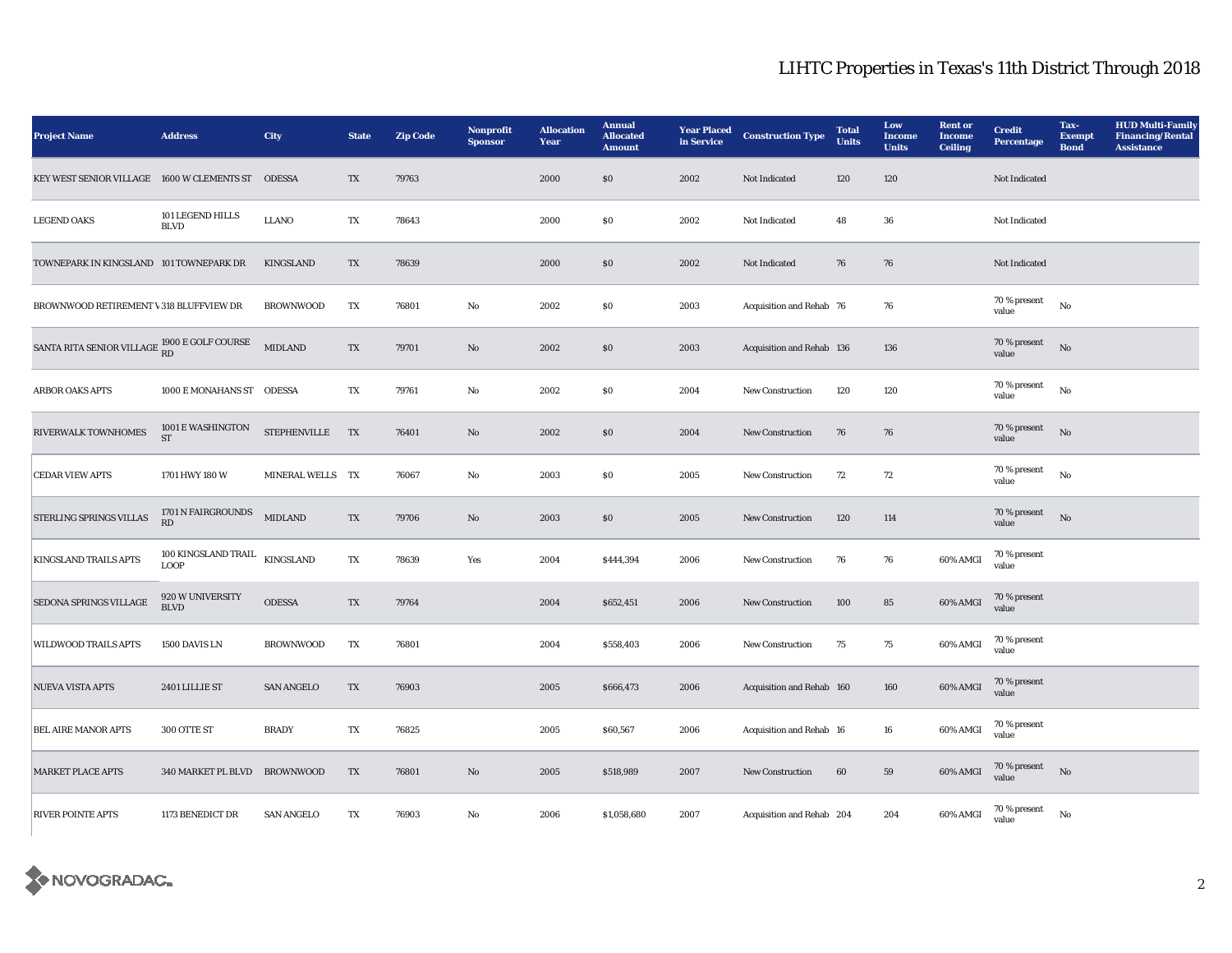| <b>Project Name</b>                   | <b>Address</b>                                                                                       | City              | <b>State</b> | <b>Zip Code</b> | Nonprofit<br><b>Sponsor</b> | <b>Allocation</b><br>Year | <b>Annual</b><br><b>Allocated</b><br><b>Amount</b> | <b>Year Placed</b><br>in Service | <b>Construction Type</b>  | <b>Total</b><br><b>Units</b> | Low<br><b>Income</b><br><b>Units</b> | <b>Rent or</b><br><b>Income</b><br><b>Ceiling</b> | <b>Credit</b><br><b>Percentage</b> | Tax-<br><b>Exempt</b><br><b>Bond</b> | <b>HUD Multi-Family</b><br><b>Financing/Rental</b><br><b>Assistance</b> |
|---------------------------------------|------------------------------------------------------------------------------------------------------|-------------------|--------------|-----------------|-----------------------------|---------------------------|----------------------------------------------------|----------------------------------|---------------------------|------------------------------|--------------------------------------|---------------------------------------------------|------------------------------------|--------------------------------------|-------------------------------------------------------------------------|
| <b>SAGEBRUSH APTS</b>                 | 218 LYNN GAVIT RD                                                                                    | <b>BRADY</b>      | TX           | 76825           |                             | Insufficient<br>Data      | ${\bf S0}$                                         | Insufficient<br>Data             | <b>Not Indicated</b>      | 60                           | $\mathbf{0}$                         |                                                   | Not Indicated                      |                                      |                                                                         |
| <b>WALNUT HILL APTS</b>               | 309 WALNUT HILLS DR BAIRD                                                                            |                   | TX           | 79504           |                             | Insufficient<br>Data      | ${\bf S0}$                                         | Insufficient<br>Data             | Not Indicated             | 23                           | $\bf{0}$                             |                                                   | Not Indicated                      |                                      |                                                                         |
| <b>CONSTELLATION RANCH</b>            | 1301 LATTA ST                                                                                        | <b>MIDLAND</b>    | TX           | 79701           | No                          | 2008                      | $\$0$                                              | Insufficient<br>Data             | <b>Not Indicated</b>      | 136                          | 130                                  |                                                   | 60% AMGI Not Indicated No          |                                      |                                                                         |
| <b>COMPASS POINTE APARTMEN</b>        | <b>EAST SIDE OF WAYSIDE</b><br><b>DRIVE BETWEEN</b><br><b>HICKS AVENUE AND</b><br><b>GIST AVENUE</b> | <b>MIDLAND</b>    | TX           | 79701           | $\rm No$                    | 2015                      | $\$0$                                              | Insufficient<br>Data             | Acquisition and Rehab 206 |                              | 206                                  | 60% AMGI TCEP only                                |                                    | No                                   | No                                                                      |
| 87TH STREET                           | S SIDE OF 87TH ST.<br>BETWEEN YALE AVE.<br>AND DAWN AVE.                                             | <b>ODESSA</b>     | TX           | 79765           | $\mathbf{No}$               | 2015                      | $\$0$                                              | Insufficient<br>Data             | Acquisition and Rehab 295 |                              | 234                                  | 60% AMGI TCEP only                                |                                    | No                                   | No                                                                      |
| MERRITT LEISURE                       | <b>NEQ OF LEISURE</b><br>DRIVE AND TX LOOP<br>250                                                    | <b>MIDLAND</b>    | TX           | 79703           | No                          | 2015                      | \$0\$                                              | Insufficient<br>Data             | Acquisition and Rehab 194 |                              | 115                                  | 60% AMGI TCEP only                                |                                    | No                                   | No                                                                      |
| ROYAL GARDENS MINERAL<br><b>WELLS</b> | <b>1500 SE MARTIN</b><br><b>LUTHER KING JR ST</b>                                                    | MINERAL WELLS TX  |              | 76067           | No                          | 2015                      | \$0\$                                              | Insufficient<br>Data             | Acquisition and Rehab 75  |                              | 75                                   | 60% AMGI TCEP only                                |                                    | No                                   | No                                                                      |
| <b>TRAILS OF BRADY</b>                | 1915 NINE ROAD                                                                                       | <b>BRADY</b>      | TX           | 76825           | $\mathbf{N}\mathbf{o}$      | 2017                      | \$0                                                | Insufficient<br>Data             | New Construction          | 72                           | 64                                   | 60% AMGI                                          | 70 % present<br>value              | No                                   | No                                                                      |
| <b>KIRBY PARK VILLAS</b>              | SWC OF 29TH AND<br>MARTIN LUTHER KING SAN ANGELO<br>BLVD.                                            |                   | TX           | 76904           | No                          | 2016                      | S <sub>0</sub>                                     | Insufficient<br>Data             | <b>New Construction</b>   | 72                           | 56                                   | 60% AMGI                                          | 70 % present<br>value              | No                                   |                                                                         |
| LAGUNA HOTEL LOFTS                    | 400 CONRAD HILTON<br><b>BOULEVARD &amp; 105 E</b><br><b>7TH STREET</b>                               | CISCO             | TX           | 76437           | No                          | 2016                      | $\$0$                                              | Insufficient<br>Data             | Acquisition and Rehab 40  |                              | 40                                   | 60% AMGI                                          | $70$ % present<br>value            | No                                   |                                                                         |
| <b>MERRITT MONUMENT</b>               | 203 BEAL PARKWAY                                                                                     | <b>MIDLAND</b>    | TX           | 79703           | $\rm No$                    | 2018                      | $\$0$                                              | Insufficient<br>Data             | <b>New Construction</b>   | 104                          | 83                                   |                                                   | 60% AMGI Not Indicated No          |                                      |                                                                         |
| <b>OAK TRAILS</b>                     | 625 RIO CONCHO<br><b>DRIVE</b>                                                                       | <b>SAN ANGELO</b> | TX           | 76903           | No                          | 2017                      | \$0                                                | Insufficient<br>Data             | <b>New Construction</b>   | 48                           | 48                                   | 60% AMGI                                          | 70 % present<br>value              |                                      |                                                                         |
| SILVERLEAF AT MASON                   | <b>SOUTH OF AUSTIN</b><br>STREET AND EAST OF MASON<br><b>RANCK AVENUE</b>                            |                   | TX           | 76856           | $\mathbf{No}$               | 2016                      | $\$0$                                              | Insufficient<br>Data             | New Construction          | 49                           | 44                                   | 60% AMGI                                          | 70 % present<br>value              | No                                   |                                                                         |
| <b>WESTWIND OF LAMESA</b>             | 211 NE 7TH STREET                                                                                    | <b>LAMESA</b>     | TX           | 79331           | $\rm No$                    | 2017                      | \$0\$                                              | Insufficient<br>Data             | New Construction          | 80                           | 64                                   | 60% AMGI                                          | 70 % present<br>value              |                                      |                                                                         |
| <b>AVENUE COMMONS</b>                 | NWC OF SE AVE E AND<br>SE MUSTANG DR                                                                 | <b>ANDREWS</b>    | TX           | 79714           | No                          | 2018                      | $\$0$                                              | Insufficient<br>Data             | <b>New Construction</b>   | 60                           | 50                                   | 60% AMGI                                          | 70 % present<br>value              |                                      |                                                                         |
| <b>CLYDE RANCH</b>                    | 0.6 MILES WEST OF<br>INTERSECTION I-20/N CLYDE<br><b>HAYS RD</b>                                     |                   | TX           | 79510           | No                          | 2018                      | $\$0$                                              | Insufficient<br>Data             | <b>New Construction</b>   | 40                           | 40                                   | 50% AMGI                                          | 70 % present<br>value              |                                      |                                                                         |

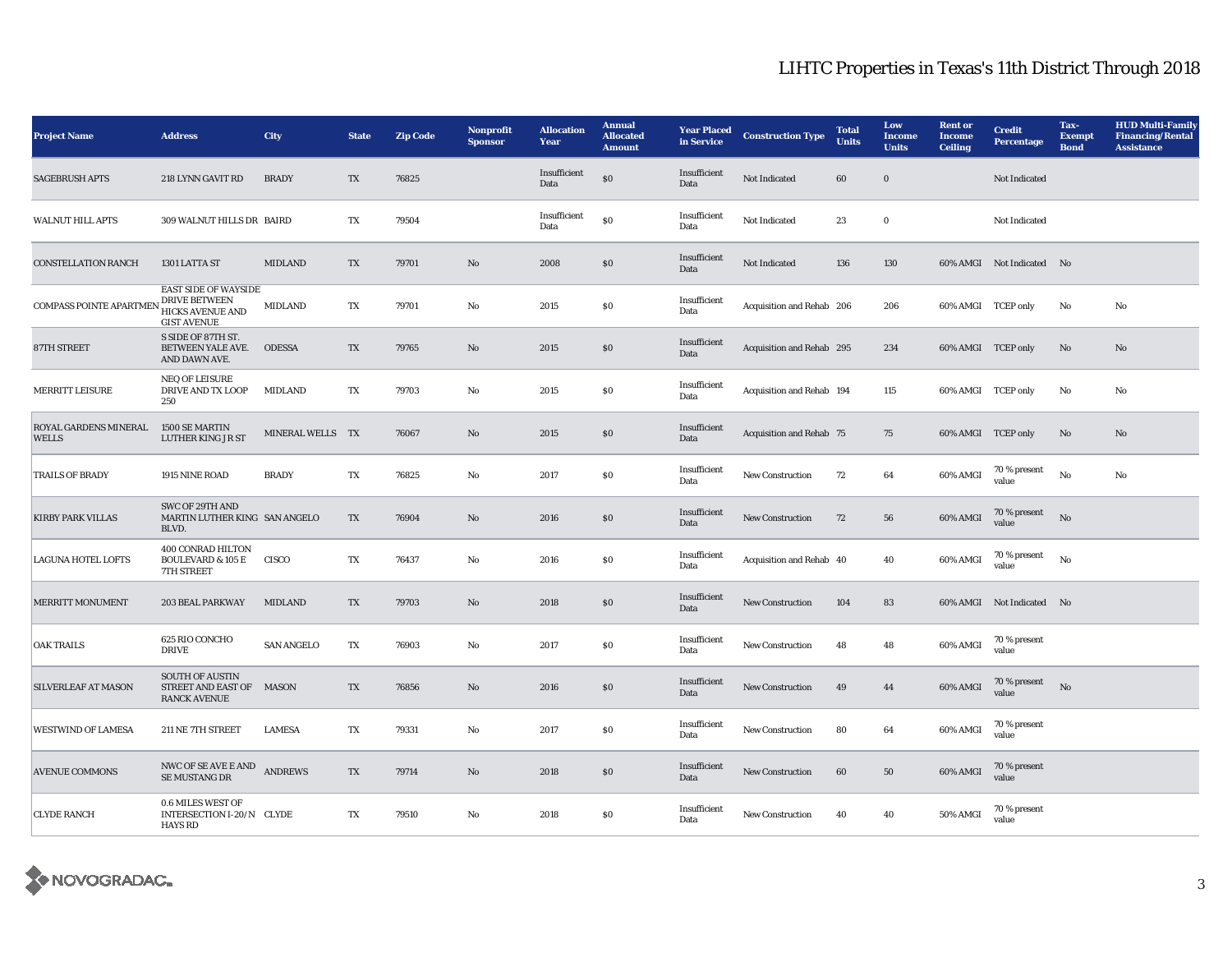| <b>Project Name</b>                                 | <b>Address</b>                 | <b>City</b>      | <b>State</b> | <b>Zip Code</b> | Nonprofit<br><b>Sponsor</b> | <b>Allocation</b><br>Year | <b>Annual</b><br><b>Allocated</b><br><b>Amount</b> | <b>Year Placed</b><br>in Service | <b>Construction Type</b> | <b>Total</b><br><b>Units</b> | Low<br><b>Income</b><br><b>Units</b> | <b>Rent or</b><br><b>Income</b><br><b>Ceiling</b> | <b>Credit</b><br><b>Percentage</b> | Tax-<br><b>Exempt</b><br><b>Bond</b> | <b>HUD Multi-Family</b><br><b>Financing/Rental</b><br><b>Assistance</b> |
|-----------------------------------------------------|--------------------------------|------------------|--------------|-----------------|-----------------------------|---------------------------|----------------------------------------------------|----------------------------------|--------------------------|------------------------------|--------------------------------------|---------------------------------------------------|------------------------------------|--------------------------------------|-------------------------------------------------------------------------|
| GLENN PARK APARTMENTS 4001 S. CHADBOURNE SAN ANGELO |                                |                  | TX           | 76904           | $\rm\thinspace No$          | 2018                      | $\$0$                                              | Insufficient<br>Data             | New Construction         | 60                           | 48                                   | 60% AMGI                                          | 70 % present<br>value              |                                      |                                                                         |
| <b>HILL COURT VILLAS</b>                            | 1111 HILL COURT BLVD GRANBURY  |                  | TX           | 76048           | $\mathbf{No}$               | 2018                      | \$0                                                | Insufficient<br>Data             | New Construction         | 48                           | 36                                   | 60% AMGI                                          | 70 % present<br>value              |                                      |                                                                         |
| SANDSTONE FOOTHILLS<br><b>APARTMENTS</b>            | <b>402 BRAZOS DRIVE</b>        | MINERAL WELLS TX |              | 76067           | $\rm\thinspace No$          | 2018                      | ${\bf S0}$                                         | Insufficient<br>Data             | Acquisition and Rehab 40 |                              | 40                                   | 60% AMGI                                          | 70 % present<br>value              |                                      |                                                                         |
| VENTURA AT TRADEWINDS                               | 1811 TRADEWINDS<br><b>BLVD</b> | <b>MIDLAND</b>   | TX           | 79706           | $\mathbf{No}$               | 2018                      | S <sub>0</sub>                                     | Insufficient<br>Data             | New Construction         | 204                          | 204                                  | 60% AMGI                                          | 30 % present<br>value              |                                      |                                                                         |
| <b>SHAMROCK APTS</b>                                | 1041 N PATRICK ST              | <b>DUBLIN</b>    | TX           | 76446           | No                          | 1988                      | \$0                                                | 1988                             | <b>New Construction</b>  | 24                           | 24                                   |                                                   | Not Indicated                      |                                      |                                                                         |
| JUNCTION SENIORS APTS                               | 111 NW MAIN ST                 | <b>JUNCTION</b>  | TX           | 76849           | $\mathbf {No}$              | 1989                      | $\bf{S0}$                                          | 1989                             | Acquisition and Rehab 30 |                              | 30                                   |                                                   | 60% AMGI Not Indicated No          |                                      |                                                                         |
| <b>WINDWOOD RETIREMENT</b>                          | 100 WINDWOOD DR                | <b>KINGSLAND</b> | TX           | 78639           | No                          | 1988                      | S <sub>0</sub>                                     | 1989                             | <b>New Construction</b>  | 34                           | 34                                   |                                                   | Not Indicated                      |                                      |                                                                         |
| <b>CHAPARRAL APTS</b>                               | 4201 N GARFIELD ST             | <b>MIDLAND</b>   | TX           | 79705           | $\mathbf {No}$              | 1988                      | \$0                                                | 1990                             | New Construction         | 125                          | 125                                  |                                                   | Not Indicated                      |                                      |                                                                         |
| COLORADO CITY SENIORS API 1324 E TENTH ST           |                                | COLORADO CITY TX |              | 79512           | $\rm\thinspace No$          | 1990                      | $\$0$                                              | 1991                             | New Construction         | 24                           | 24                                   |                                                   | Not Indicated                      |                                      |                                                                         |
| <b>VICKSBURG LTD</b>                                | 3020 FOURTH ST                 | <b>BROWNWOOD</b> | TX           | 76801           | $\mathbf{No}$               | 1991                      | \$0                                                | 1991                             | New Construction         | 44                           | 44                                   |                                                   | Not Indicated                      |                                      |                                                                         |
| <b>SOUTHRIDGE APTS</b>                              | 103 SE 19TH ST                 | MINERAL WELLS TX |              | 76067           | $\mathbf{N}\mathbf{o}$      | 1992                      | $\$0$                                              | 1992                             | Acquisition and Rehab 40 |                              | 40                                   |                                                   | Not Indicated                      |                                      |                                                                         |
| <b>DUBLIN APTS</b>                                  | 243 HIGHLAND AVE               | <b>DUBLIN</b>    | TX           | 76446           | No                          | 1992                      | S <sub>0</sub>                                     | 1993                             | <b>New Construction</b>  | 24                           | 24                                   |                                                   | Not Indicated                      |                                      |                                                                         |
| GRANBURY MEADOWS APTS 1201 N MEADOWS DR GRANBURY    |                                |                  | TX           | 76048           | $\rm\thinspace No$          | 1992                      | $\pmb{\mathsf{S}}\pmb{\mathsf{O}}$                 | 1994                             | New Construction         | 50                           | 50                                   |                                                   | Not Indicated                      |                                      |                                                                         |
| <b>ANDREWS MANOR</b>                                | 1205 NE MUSTANG DR ANDREWS     |                  | TX           | 79714           | No                          | 1994                      | SO.                                                | 1995                             | <b>New Construction</b>  | 24                           | 24                                   |                                                   | 30 % present<br>value              | $\mathbf{N}\mathbf{o}$               |                                                                         |
| <b>BRECKENRIDGE MANOR</b><br><b>APTS</b>            | 200 N PALMER AVE               | BRECKENRIDGE TX  |              | 76424           | No                          | 1994                      | \$0                                                | 1995                             | <b>New Construction</b>  | 24                           | 24                                   |                                                   | 30 % present<br>value              | No                                   |                                                                         |
| <b>COMANCHE RETIREMENT</b><br><b>VILLAGE</b>        | 4 HUETT CIR                    | COMANCHE         | TX           | 76442           | $\mathbf{No}$               | 1994                      | $\$0$                                              | 1995                             | New Construction         | 22                           | 22                                   |                                                   | 30 % present<br>value              | No                                   |                                                                         |